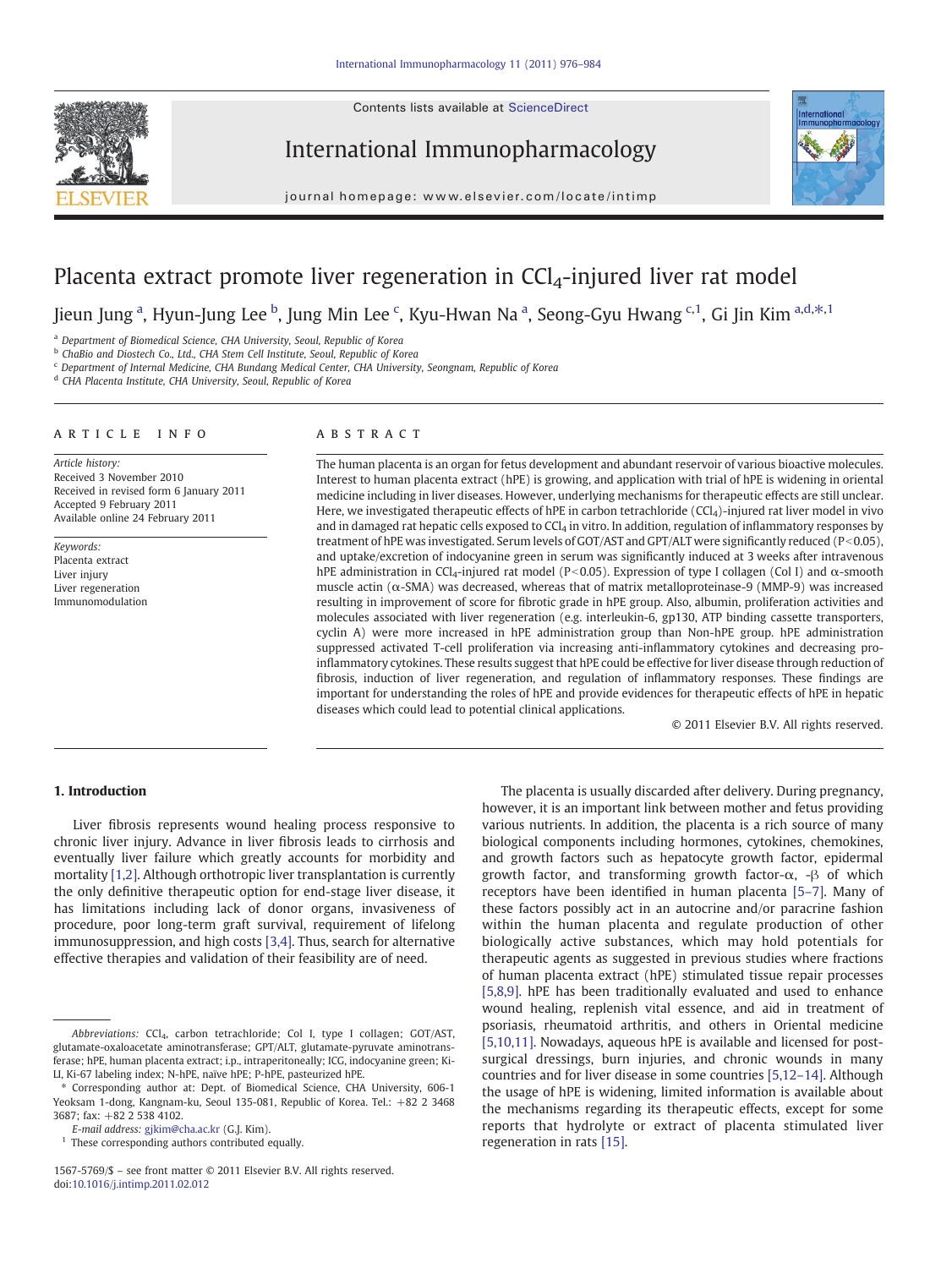Effective components present in placental extract can vary according to the method of preparation [\[5\]](#page-7-0), because the efficacy of placenta extract is highly dependent on manufacturing steps which include excessive digestion, organic phase extraction, and autoclave/ pasteurization processes. Since these manufacturing steps can denature effective and functional molecules derived from placenta, the efficacy of placental extract can be limited. To overcome these potential problems, we previously showed and suggested a better way of placental extraction to preserve several bioactive molecules by means of a water-soluble method [\[16\].](#page-8-0)

Based on these backgrounds, we investigated the effects of hPE on liver disease model using CCl<sub>4</sub>-injured rat in vivo and damaged rat hepatic cells in vitro. We also investigated the effects of hPE on regulation of inflammatory cytokines in activated T-cells. hPE was extracted by two different water-soluble methods to produce naïve hPE (N-hPE) and pasteurized hPE (P-hPE), as described below, and the effects were compared between them.

#### 2. Materials and methods

#### 2.1. Preparation of hPE

Full term placentas were collected after obtaining written informed consent from the donors. The collection of samples and their utilization for research purposes were approved by the Institutional Review Board of CHA General Hospital, Seoul, Korea. hPE was prepared with water-soluble methods as follows. Red blood cells were removed from placental tissue by washing buffer (50 mM Tris–HCl; 150 mM NaCl; 150 mM Sucrose, pH 7.2) for 30 min each at 4 °C. The washed tissue was chopped using sterile scissors. The tissue was snap-frozen in liquid nitrogen for additional grinding, thawed and resuspended in 30 ml of homogenizing buffer (DMEM high glucose; 0.32 M sucrose; 2 mM EDTA), which was then sonicated on ice (amplitude 60, pulse 4, and repeat 4). After centrifugation (4500 rpm for 15 min at 4 °C), total protein content of the hPE was measured using a BCA™ protein assay kit (Pierce Chemical, Rockford, IL, USA). N-hPE was filtered without heating and P-hPE was filtered after heating for 30 min at 56 °C by 0.22-μm filter. hPE was used fresh or frozen in liquid nitrogen and stored at  $-80$  °C until usage. The components in N-hPE and P-hPE including cytokines, chemokines and growth factors were analyzed by multiplex supernatant cytokine assay [\[16\]](#page-8-0). Many cytokines, chemokines, and growth factors, known as essential factors for cell to cell interactions, were detected in hPE demonstrating that hPE contained abundant molecules of biological activity, and specifically, N-hPE contained higher levels of several cytokines and growth factors compared to P-hPE.

#### 2.2. Animals and materials

Six-week-old male Sprague–Dawley rats were used. Rats were maintained in an air-conditioned animal house with specific pathogenfree conditions and allowed unlimited access to chow and water. For construction of  $CCl_4$ -injured rat model,  $CCl_4$  (1.6 g/kg; Sigma, St. Louis, MO, USA) dissolved in corn oil was injected intraperitoneally (i.p.) twice a week for 9 weeks ( $n=27$ ). CCl<sub>4</sub> 9 weeks group ( $n=6$ ; CCl<sub>4</sub> group) and control group without treatment of  $CCl<sub>4</sub>$  (n=5; control group) were sacrificed and other  $CCl<sub>4</sub>$  9 weeks treated rats were randomly divided into 3 groups; either 1 mg/ml N-hPE ( $n=7$ ; N-hPE group), 1 mg/ml P-hPE ( $n=7$ ; P-hPE group), or none ( $n=7$ ; Non-hPE group) was injected through the tail vein once a weeks for 3 weeks. At the end of experiment, blood and liver tissue of rats were collected both in hPE and Non-hPE groups for blood chemistry analysis, reverse transcription polymerase chain reaction (RT-PCR) analysis, Western blot analysis, gelatin zymography analysis, and histopathological analysis. We conducted all animal experimental procedures using protocols approved by the National Institutes of Health Guidelines.

#### 2.3. Blood chemistry analysis

Blood was collected from all groups of animals at 3 weeks after hPE injection. Glutamate-oxaloacetate aminotransferase (GOT/AST) and glutamate-pyruvate aminotransferase (GPT/ALT) were measured using an auto biochemistry detector (DRY-CHEM 3500i, Fujifilm, Korea). In order to analyze liver function, indocyanine green (ICG) uptake and excretion assay were performed. ICG was dissolved in sterile water (0.5 mg/ml) and administered intravenously [\[17\].](#page-8-0) Blood was obtained from the ventricular artery after 15 min, and the absorbance was measured at 805 nm using a spectrophotometer.

# 2.4. MTT analysis

WB-F344 (rat hepatic epithelial stem-like cells) or T-HSC/Cl-6 (rat hepatic stellate cells transformed by simian virus 40) were cultured  $5 \times 10^3$  cells per well on 96-well plate (BD Falcon, BD Bioscience Discovery Labware, Bedford, MA, USA) for 24 h. The cells were then treated with 0, 3, 6, 9, 12, and 15 mM  $CCl<sub>4</sub>$  dissolved in dimethyl sulfoxide (DMSO) and incubated for 3 h, which is followed by 3-(4,5-dimethylthiazol-2-yl)-2,5-diphenyl tetrazollum bromide (MTT) analysis. Culture media were replaced with MTT (Sigma) contained media (0.5 mg/ml) and incubated for 3 h. The absorbance was measured at 595 nm after being dissolved in 200 μl of DMSO. Experiments were performed in triplicate.

#### 2.5. In vitro proliferation analysis

WB-F344 or T-HSC/Cl-6 were cultured  $1.5 \times 10^4$  cells per well on 24-well culture plate (BD Biosciences) for 24 h, and then the cells were treated with 6 mM CCl<sub>4</sub> for 3 h at 37  $^{\circ}$ C. After CCl<sub>4</sub> treatment on WB-F344 or T-HSC/Cl-6, the cells were washed with media for 3 times and cultured with media containing N-hPE or P-hPE (0, 40, 80 and 160 μg/ml of media) for 24 h. Proliferation of WB-F344 or T-HSC/Cl-6 was determined with BrdU ELISA kit (Roche Diagnostics, Penzberg, Germany) according to the manufacturer's protocol. No treatments of  $CCl<sub>4</sub>$  and hPE were used in controls, and this experiment was performed in triplicate.

## 2.6. T-cell proliferation analysis

To assess the ability of N-hPE to suppress T-cell proliferation, human umbilical cord blood (UCB) mononuclear cells were prepared by centrifugation on a Ficoll Hypaque density gradient, and  $2 \times 10^5$ cells were cultured per well in 96-well culture plate in the absence or presence of 40 μg/ml hPE with or without 1 μg/ml anti-CD3 and anti-CD28 T-cell activating mAbs (eBioscience, Inc., San Diego, CA, USA) for 48 h and 72 h. To analyze the proliferative response of T-cell clonal expansion, BrdU ELISA (Roche) was performed according to the manufacturer's protocol at 48 h cultivation, and clustering of T-cells was confirmed in bright field at 72 h cultivation.

#### 2.7. Multiplex supernatant cytokine assay

The supernatant of T-cells was harvested in the absence or presence of 40 μg/ml hPE with or without 1 μg/ml anti-CD3 and anti-CD28 activating mAbs after 72 h cultivation. For measurement of Flt3L, fractalkine, G-CSF, GM-CSF, IFN-γ, IL-1β, IL-2, IL-3, IL-5, IL-6, IL-12 ( $p40$ ), sCD40L, TNF- $\alpha$ , and 50  $\mu$ l of supernatant were combined with coated beads in MILLIPLEX™ MAP kit (Millipore Corp., Billerica, MA., USA). Commercial kits were run in individual plates with buffers and standards according to the previous reports [\[18\]](#page-8-0). Incubations and washes were done in 1.2-μm filter membrane 96-well microtiter plates (Millipore Corp.). After the final wash, beads from the 96-well microtiter plates were resuspended in a 125 μl cuvette of a Luminex instrument. An acquisition gate was set between 7500 and 13,500 for a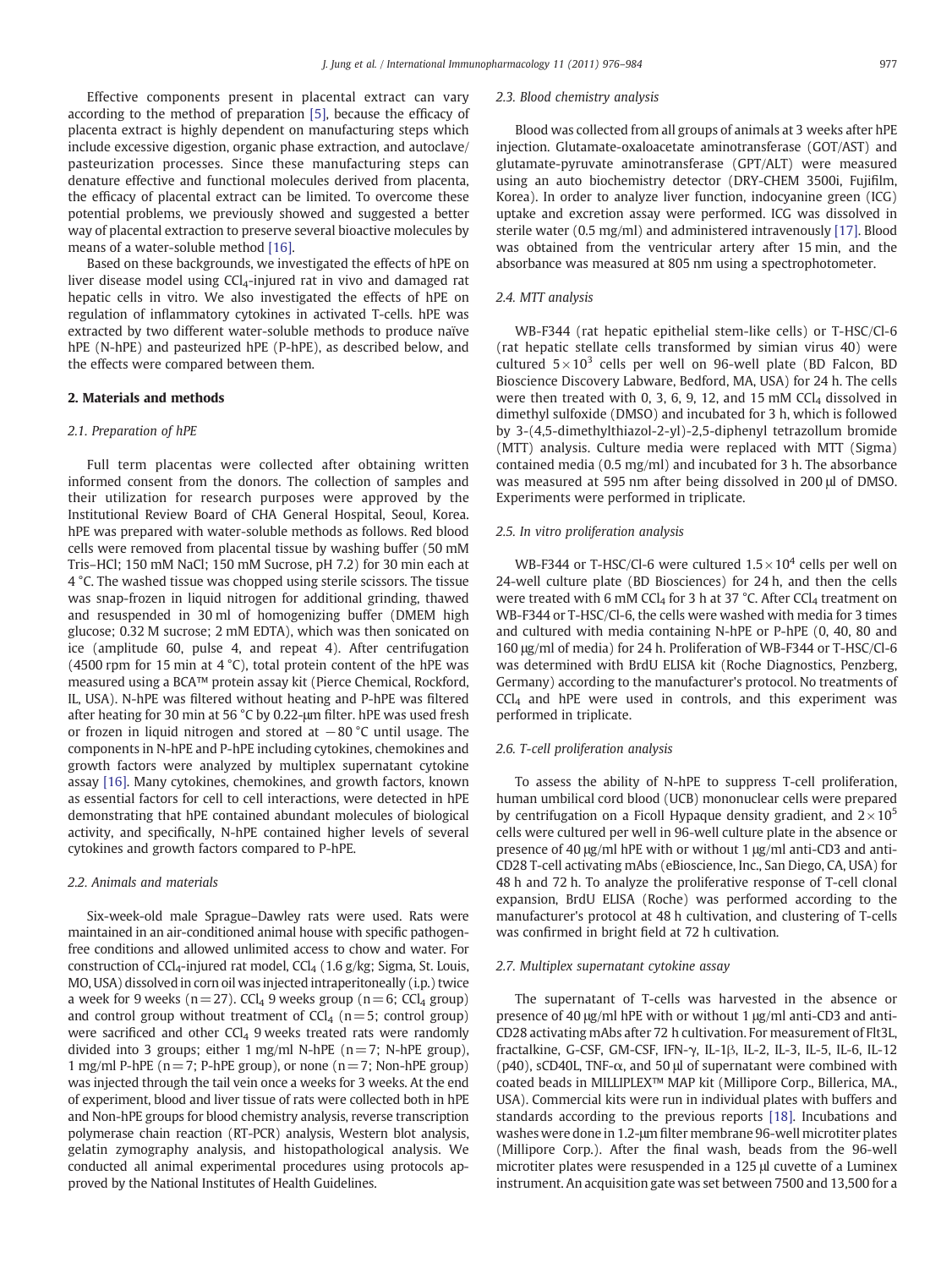doublet discriminator, sample volume was 75 μl, and 100 events/ region were acquired. Raw data (mean fluorescence intensity) from all the bead combinations tested were analyzed with Master Plex QT3.0 quantification software (MiraiBio Inc., Alameda, CA, USA) in order to obtain concentration values. IL-10 and IL-13 were measured using multiplex detection kits (Bio-Rad Laboratories, Richmond, CA, USA). The assay was performed according to the protocol, except that all samples were centrifuged for 20 s at 14,300 rpm to remove debris, and 50 μl of each sample was diluted at a ratio of 1:3 in sample diluent. All samples were assayed in duplicate and analyzed with a Luminex 200 Labmap system (Luminex, Austin, TX, USA). Data analyses were performed using Bio-Plex Manager software version 4.1.1 (Bio-Rad Laboratories). Cytokine/chemokine concentrations were interpolated from an appropriate standard curve.

## 2.8. RT-PCR analysis

For RT-PCR analysis, rat liver tissues were homogenized and lysed in 1 ml of TRIzol (Invitrogen, Carlsbad, CA, USA). A reverse transcription reaction was performed with 1 μg of total RNA and SuperScriptTM III reverse transcriptase (Invitrogen). The cDNA was amplified using h-Taq DNA polymerase (Solgent, Korea). The primer sequences were: type I collagen (Col I) forward primer; 5′-CATCTCAGAAGCAGAATCTCC-3′, Col I reverse primer; 5′-CCATAAACCACACTATCACCTC-3′, 28s rRNA forward primer; 5′-TTGAAAATCCGGGGGAGAG-3′, 28s rRNA reverse primer; 5′- ACATTGTTCCAACATGCCAG-3′. Amplification reactions were performed on the following conditions: denaturation at 95 °C for 15 min followed by 40 cycles of denaturation at 95 °C for 30 s, annealing at 50–60 °C for 40 s, and elongation at 72 °C for 5 min. The PCR products were visualized and photographed following electrophoresis on 1% (w/v) agarose gel containing 0.5 μg/ml ethidium bromide.

#### 2.9. Western blot analysis

Rat livers from each group were homogenized and lysed with protein lysis buffer (Intron Biotechnology, Korea). Equal concentration of protein from individual rat was pooled in each group. A total of 50 μg of protein lysate was loaded onto a 4–15% native gel (Bio-Rad Laboratories) for detection of Col I and onto a 10 or 12% sodium dodecyl sulfate (SDS) polyacrylamide gel for the detection of α-smooth muscle actin (α-SMA), matrix metalloproteinase-9 (MMP-9), albumin, interleukin-6 (IL-6), gp130, cyclin A, ATP binding cassette transporter G1 (ABCG1), ABCG2, and actin. After electrophoresis, the protein was transferred onto a PVDF membrane (Millipore Corp.) at 100 V for 90 min by electro-elution. The membrane was incubated with an anti-Col I monoclonal antibody (1:5000; Abcam, Cambridge, UK), anti-α-SMA monoclonal antibody (1:5000; Abcam), anti-MMP-9 polyclonal antibody (1:1500; R&D systems, Minneapolis, MN, USA), anti-albumin monoclonal antibody (1:5000; Sigma-Aldrich), anti-IL-6 polyclonal antibody (1:800; Abcam), anti-gp130 polyclonal antibody (1:100; Santa Cruz Biotechnology Inc., Santa Cruz, CA, USA), anti-cyclin A polyclonal antibody (1:1000; Abcam), anti-ABCG1 polyclonal antibody (1:500; Novus Biologicals, LLC Littleton, CO, USA), anti-ABCG2 monoclonal antibody (1:1000; Millipore Corp.), and anti-actin monoclonal antibody (1:1000; Santa Cruz Biotechnology Inc.) overnight at 4 °C. The secondary antibody reaction was performed with horseradish peroxidaseconjugated anti-mouse IgG (1:5000; Bio-Rad Laboratories) or antirabbit IgG (1:5000; Bio-Rad Laboratories) for 1 h at room temperature (RT) in an orbital shaker. After adequate washes, the bands were detected by enhanced chemiluminescence reagent (Amersham Biosciences, Arlington Heights, IL, USA).

# 2.10. Gelatin zymography

MMPs activity was determined by gelatin zymography analysis. Each pooled tissue protein sample (5 μg) was loaded onto a 12% polyacrylamide gel containing 0.1% gelatin under non-reducing condition. After electrophoresis, gels were renatured with renaturation buffer (Bio-Rad Laboratories) for 30 min at RT and incubated with development buffer (Bio-Rad Laboratories) for 16 h in 37 °C. The gels were subsequently stained with 0.5% Coomassie brilliant blue G-250 dye solution for 1 h at RT and were destained with buffer consisting of 30% methanol, 10% acetic acid, and 60% deionized water for 3 h to visualize the zymogen bands. The zymography gels were scanned, and molecular size of bands displaying enzymatic activity was estimated by prestained standard protein molecular weight markers (GenDEPOT Inc., Houston, TX, USA).

# 2.11. Histopathological analysis

Collected liver samples were fixed in 10% (v/v) neutral buffered formaldehyde, embedded in paraffin, and dehydrated with a graded ethanol series. Serial 5-μm sections of the right lobe of liver were stained with hematoxylin & eosin (H&E) stain and Masson Trichrome (MT) to analyze structures and detect collagen deposition in liver tissues, respectively. The fibrotic grade of liver was scored by histopathological criteria, modified 0 to 4 as follows [\[19\]:](#page-8-0) 0 representing no fibrosis, 1 representing fibrosis confined to enlarged portal zones, 2 representing periportal or portal–portal septa with intact architecture, 3 representing architectural distortion (septal fibrosis, bridging) without obvious cirrhosis, and 4 representing probable or definite cirrhosis.

# 2.12. Immunohistochemical analysis

Liver tissues were fixed, embedded in paraffin, and serially sectioned with 5-μm of the right lobes of the livers. Sections were stained with Ki-67 monoclonal antibody (1:50; Novocastra, Newcastle, UK) and counterstained with H&E. The Ki-67 labeling index (Ki-LI) represented the percentage of hepatocytes with Ki-67-positive nuclei relative to the total number of hepatocytes in randomly selected sections, 6 fields for each rats under  $\times$ 100 magnification.

## 2.13. Statistical analysis

Results are presented as the means $\pm$  SD. Statistical significance measured multiple comparisons were performed using the t-test with a significance level of  $P<0.05$ .

# 3. Results

#### 3.1. hPE improved liver function in  $CCl<sub>4</sub>$ -injured rat model

To investigate whether hPE administration had therapeutic effects in liver disease, we generated  $CCl<sub>4</sub>$ -injured rat liver which was compatible with early cirrhosis model confirmed by blood chemistry and pathological analysis [\[20\].](#page-8-0) The  $CCl<sub>4</sub>$ -injured rats were then randomly divided into 3 groups; N-hPE administered group  $(n=7)$ , P-hPE administered group  $(n=7)$ , and Non-hPE group for control  $(n= 7)$ . We analyzed GOT/AST and GPT/ALT levels in serum to evaluate the effects of hPE administration on the  $CCl<sub>4</sub>$ -injured rats at 3 weeks after hPE administration. As shown in [Fig. 1](#page-3-0)A and B, the baseline levels of GOT/AST and GPT/ALT in  $CCI<sub>4</sub>$ -injured rats were significantly higher compared to the control group ( $P<0.001$ ), and the levels decreased significantly more in both N-hPE and P-hPE groups than Non-hPE group ( $P<0.05$ ). In addition, to investigate whether hPE administration could improve liver function, ICG uptake/excretion assay was performed ([Fig. 1](#page-3-0)C). Uptake/excretion of ICG in  $CCI<sub>4</sub>$ injured rats were significantly lower compared to the control group  $(P<0.001)$ , and it increased significantly more in N-hPE and P-hPE groups than Non-hPE group ( $P<0.05$ ). These data demonstrated that N-hPE and P-hPE could improve liver function of  $CCl<sub>4</sub>$ -injured rats.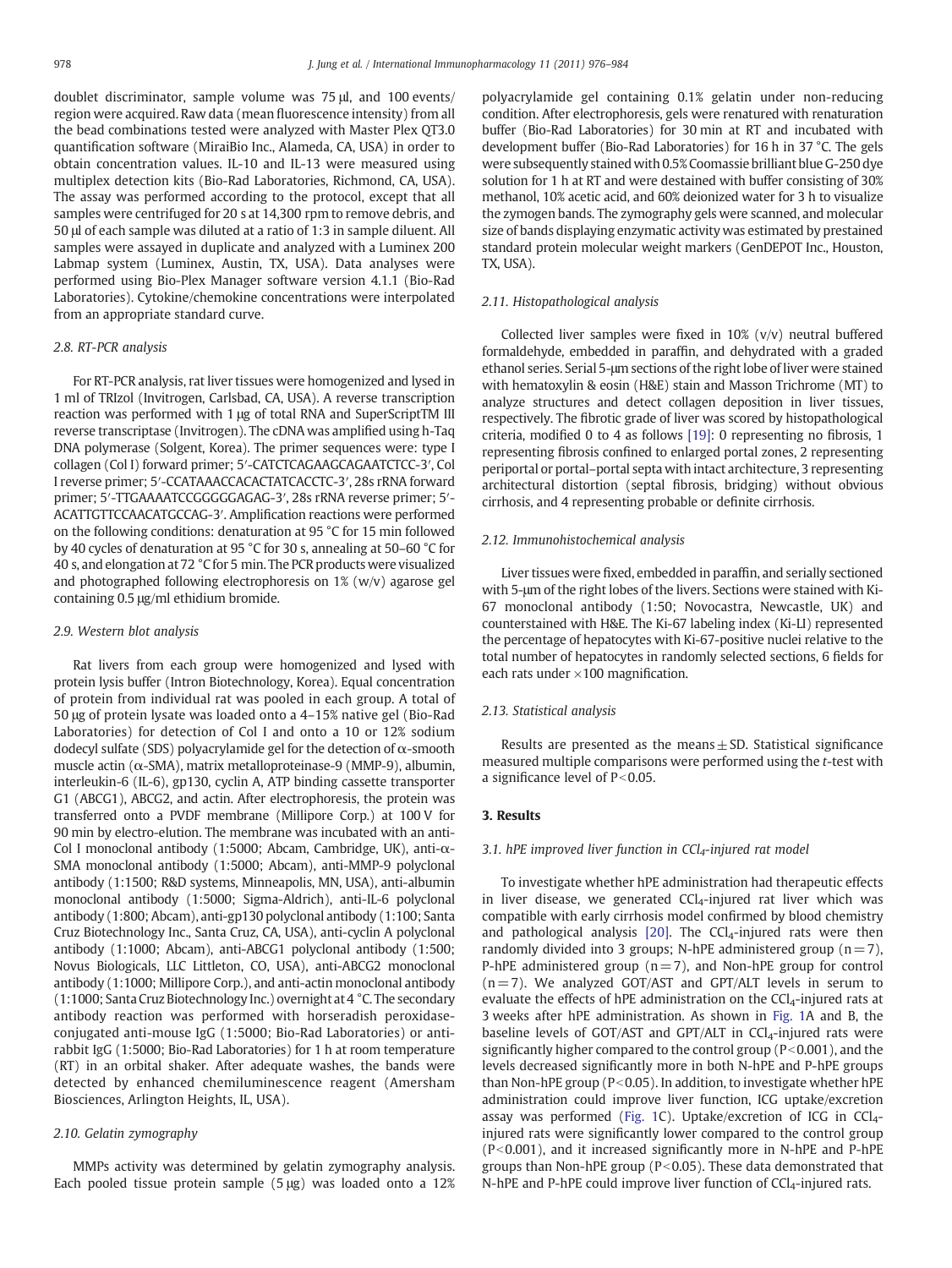<span id="page-3-0"></span>

Fig. 1. Blood analyses in each group. For construction of CCl<sub>4</sub>-injured rats, CCl<sub>4</sub> dissolved in corn oil was given twice a week for 9 weeks in the CCl<sub>4</sub> group (n = 6), and equal volume of corn oil alone was given in the control group (n = 5). After 9 weeks of CCl<sub>4</sub>, either 1 mg/ml naïve human placenta extract (n = 7; N-hPE group), 1 mg/ml pasteurized hPE (n = 7; P-hPE group), or none (n = 7; Non-hPE group) was injected. (A,B) The serum levels of GOT/AST and GPT/ALT in hPE groups decreased significantly compared to Non-hPE group.  $*P$ <0.05 statistically significant compared to CCl<sub>4</sub> group; \*P<0.05 statistically significant compared to Non-hPE group. (C) Uptake/excretion of ICG measured at 805 nm significantly increased in hPE groups compared to Non-hPE group.  $*P<0.001$  statistically significant compared to CCl<sub>4</sub> group;  $*P<0.05$  statistically significant compared to Non-hPE group. Data were expressed as means  $\pm$  SD.

### 3.2. hPE reduced Col I and  $\alpha$ -SMA expression in CCl<sub>4</sub>-injured rat liver

In order to confirm the effects of hPE on Col I and  $\alpha$ -SMA expression in CCl<sub>4</sub>-injured rats, we performed RT-PCR and Western blot analysis. The mRNA expression of Col I in  $CCI<sub>4</sub>$  group was significantly increased compared to the control group  $(P< 0.001)$  and decreased significantly more in both N-hPE and P-hPE groups than Non-hPE group ( $P<0.05$ ; Fig. 2A). In addition, we analyzed the pattern of protein expression of Col I,  $\alpha$ -SMA, and MMP-9, well known as a regulator of degradation of extra cellular matrix (ECM) components including collagen [\[21,22\],](#page-8-0) using Western blot analysis. The expression of Col I and  $\alpha$ -SMA was decreased in both N-hPE and P-hPE administrated groups compared to the CCl<sub>4</sub>



Fig. 2. Gene expressions related with liver fibrosis. (A) mRNA expression of Col I was analyzed by RT-PCR. Quantity One program was used for evaluation of band intensity, and values were normalized with 28s rRNA. RNA levels of Col I in N-hPE and P-hPE groups were significantly reduced compared to Non-hPE group.  ${}^{#}P<0.01$  statistically significant compared to CCl<sub>4</sub> group;  $*P<0.05$  statistically significant compared to NonhPE group. Data were expressed as means± SD. (B) Protein expression of Col I, α-SMA, and MMP-9 was analyzed by Western blot. An equal concentration of protein of individuals from each of the groups was pooled and a total of 50 μg of protein lysate was loaded onto each well. Actin was used as loading control. The protein levels of Col I and α-SMA were decreased, in contrast the protein levels of MMP-9 were increased in hPE groups compared to Non-hPE group.

group and Non-hPE group. In contrast to the disappearance of expression of MMP-9 in  $CCl<sub>4</sub>$  group and Non-hPE group, MMP-9 was dramatically increased in both N-hPE and P-hPE groups (Fig. 2B). These data demonstrated that N-hPE and P-hPE administration could decrease Col I and  $\alpha$ -SMA expression in CCl<sub>4</sub>-injured rat liver.

# 3.3. hPE reduced collagen deposition in  $CCl<sub>4</sub>$ -injured rat liver

To investigate whether hPE could decrease the abnormal hepatic accumulation of ECM,MT staining was performed [\(Fig. 3A](#page-4-0)). The collagen deposition and fatty change were excessively increased in CCl4 treatment group for 9 weeks than control group. When compared between hPE and Non-hPE group, collagen deposition and fatty change were remarkably decreased in hPE groups, but not in Non-hPE group, in particular, the reduction of collagen deposition was more pronounced in N-hPE than P-hPE group. With analysis of fibrosis grade according to scoring criteria, we could confirm the results above; the score significantly decreased in hPE administration groups ( $P < 0.05$ ; [Table 1\)](#page-4-0), and in contrast to 4 rats of grade 4 in Non-hPE group, there were none in both hPE administrated groups. Four rats in N-hPE administrated group were in grade 2, and 3 rats in P-hPE administrated group were in grade 2. Next, we performed zymography analysis to confirm activity of MMPs according to hPE administration in CCl<sub>4</sub>injured rats. Activity of MMP-9 was highly increased in hPE administration groups, especially in N-hPE group, compared to Non-hPE group, whereas there was no difference in MMP-2 activity [\(Fig. 3B](#page-4-0)). These data suggested that hPE administration to  $CCl<sub>4</sub>$ -injured rats had efficacy of restoring hepatic fibrosis via reducing abnormal ECM deposition via induction of MMP-9 activation and that N-hPE administration might be more effective than P-hPE administration.

# 3.4. hPE induced expression of liver regeneration related proteins and promoted proliferation of hepatocyte in CCl<sub>4</sub>-injured rat liver

Next, we examined whether hPE administration promoted liver regeneration in CCl<sub>4</sub>-injured rat liver model. The levels of IL-6, gp130, ABCG 1, and ABCG2 expression, which are suggested as modulator of liver regeneration [\[23,24\],](#page-8-0) were increased in both N-hPE and P-hPE administrated groups. In particular, the increase of ABCG2 expression was more pronounced in N-hPE than P-hPE group. Furthermore, both cyclin A and albumin, known as a cell cycle regulator and an indicator of synthetic liver function, respectively increased in hPE administrated groups compared to Non-hPE group with more enhancement in N-hPE group than P-hPE group [\(Fig. 4A](#page-5-0)). To evaluate whether hPE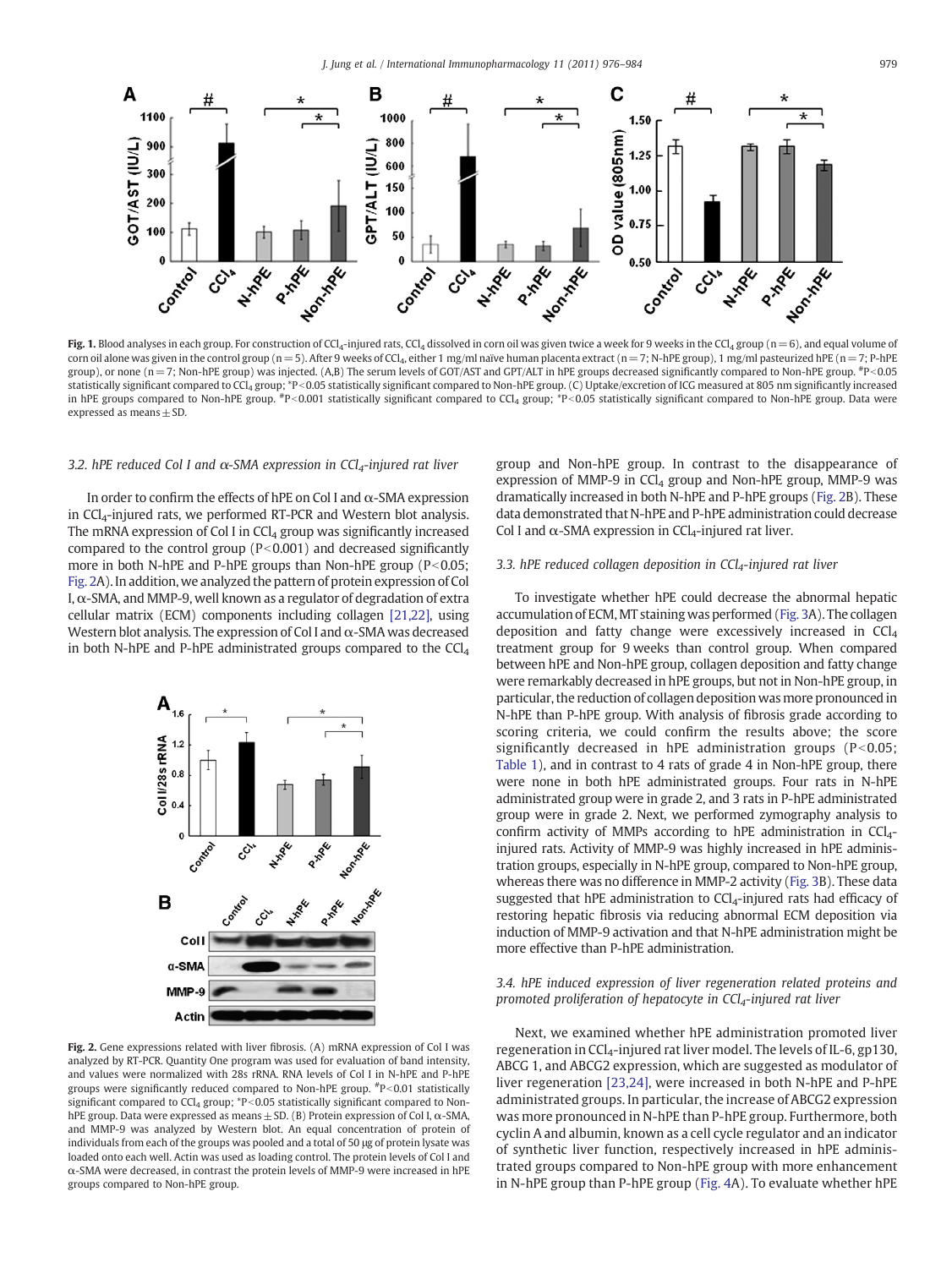<span id="page-4-0"></span>

Fig. 3. Histopathological analysis to detect collagen deposition and enzyme activity analysis of MMPs. (A) Liver tissue embedded in paraffin was sectioned 5 μm, and MT staining was performed. Massive bridging fibrosis and great fatty change occurred after 9 weeks of CCl<sub>4</sub> treatment. Both hPE groups showed decreased deposition of liver collagen as well as low level of bridging fibrosis and fatty change compared to CCl<sub>4</sub> group. By contrast, little change of collagen deposition, bridging fibrosis, and fatty change was observed in Non-hPE group. Scale bar = 100 μm. (B) Enzyme activities of MMP-2 and MMP-9 were determined by gelatin zymography analysis. Activities of active MMP-9 were increased in hPE groups, especially in N-hPE group, compared to Non-hPE group.

administration enhance the proliferation of hepatocytes in  $CCI<sub>4</sub>$ injured rat livers, we performed immunohistochemistry with the Ki-67 antibody ([Fig. 4](#page-5-0)B) and presented with the percentage of Ki-67-positive nuclei per total hepatocytes, indicated with Ki-LI (%) ([Fig. 4C](#page-5-0)). In both of hPE group of livers showed increased, nearly 2-fold, percentage of Ki-LI compared to Non-hPE group ( $P<0.05$ ). These findings suggested that hPE administration on CCl<sub>4</sub>-injured rat liver model could promote liver regeneration through enhancement proliferation activity of hepatocytes, for which N-hPE administration might be more effective than P-hPE administration.

# 3.5. hPE promoted rat hepatic cell regeneration after  $CCl<sub>4</sub>$ -injury in vitro

To investigate whether hPE treatment could promote proliferation of injured rat hepatic cells, in vitro proliferation analysis was performed. For construction of hepatocyte injury,  $0-15$  mM CCl<sub>4</sub> was treated to WB-F344 and T-HSC/Cl-6 cells for 3 h, and viability was measured by MTT analysis [\(Supplementary Fig. 1](#page-6-0)). WB-F344 and T-HSC/Cl-6 cells were

| Table 1                                      |
|----------------------------------------------|
| Summary of histological grade in each group. |
|                                              |

| Grade   | Control | CCl <sub>4</sub> | $N-hPE$                  | P-hPE                    | Non-hPE |
|---------|---------|------------------|--------------------------|--------------------------|---------|
| 0       | b       |                  |                          |                          |         |
|         |         | U                |                          |                          |         |
|         |         | U                |                          |                          |         |
|         |         | O                |                          |                          |         |
|         |         | b                |                          |                          |         |
| p value |         |                  | $< 0.05$ <sup>a, b</sup> | $< 0.05$ <sup>a, b</sup> | n.s.    |

n.s., not significant, comparison with  $CCl<sub>4</sub>$  group.<br><sup>a</sup> Comparison with non-hPE group.

 $<sup>b</sup>$  Comparison with CCl<sub>4</sub> group.</sup>

cultured in the presence of 0, 40, 80, and 160 μg/ml of N-hPE or P-hPE for 24 h after treatment with 6 mM CCl<sub>4</sub>, in which concentration 80% of both cell lines were viable, for 3 h and the proliferation activities were analyzed by BrdU ELISA [\(Fig. 4D](#page-5-0)). The proliferation of  $CCl<sub>4</sub>$ -injured WB-F344 and T-HSC/Cl-6 cells was significantly enhanced in the presence of 40, 80, and 160 μg/ml of N-hPE and P-hPE compared to those cells in the absence of hPE  $(^*P<0.05)$ . In comparison between N-hPE and P-hPE, the proliferation of WB-F344 was significantly more enhanced with N-hPE of 40, 80 and 160 μg/ml than with P-hPE of the same concentration ( $\bar{P}$ <0.05). Similarly, the proliferation of T-HSC/Cl-6 was significantly more enhanced with N-hPE of 40 and 80 than with P-hPE of the same concentration ( $\rm ^{\dagger}P< 0.05$ ). These data demonstrated that hPE treatment promoted the proliferation of  $CCl<sub>4</sub>$ -injured rat hepatic cells, for which N-hPE treatment was more effective than P-hPE treatment.

# 3.6. hPE suppressed proliferation of activated T-cells and regulated inflammation related cytokines

Because inflammatory responses were related with progression of liver fibrosis [\[25\],](#page-8-0) we investigated whether hPE treatment could suppress activated T-cell proliferation and/or regulate inflammation related cytokines. Isolated from UCB and activated by anti-CD3 and anti-CD28, which is T-cell activating mAbs, T-cell proliferation and formation of clusters were significantly suppressed in the presence of 40 μg/ml N-hPE at 48 h and 72 h cultivation ( $P < 0.05$ ; [Fig. 5A](#page-6-0), B). In addition, these suppressive effects were significantly different with dose dependent manner at 0–120 μg/ml N-hPE treatment (data not shown). To evaluate which events were regulated by N-hPE treatment for T-cell suppression, multiplex supernatant cytokine assay was performed. As a result, anti-inflammatory cytokines including IL-5, G-CSF, fractalkine,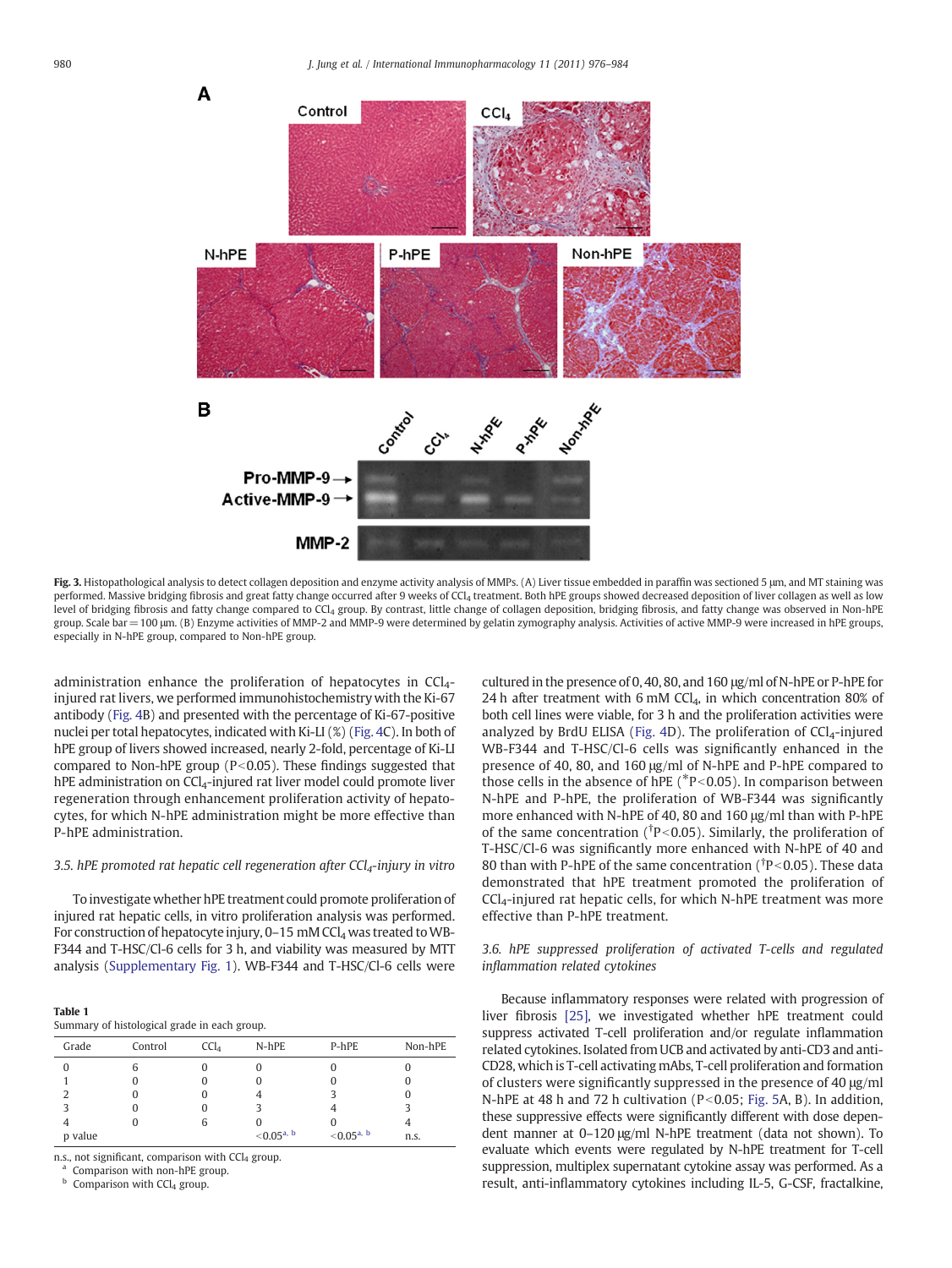<span id="page-5-0"></span>

Fig. 4. Expression of proteins related with liver regeneration and proliferation activities according to hPEs administration in vivo and in vitro. (A) Expression of albumin and proteins associated with liver regeneration and cycle regulation was more induced in hPE groups than Non-hPE group. Actin was used as loading control. (B) Proliferation assay of rat livers in control, CCl4, N-hPE, P-hPE and Non-hPE groups was performed by immunohistochemistry using Ki-67 staining. Scale bar=100 μm. (C) The percentage of hepatocytes with Ki-67-positive nuclei relative to the total number of hepatocytes of each group was represented as percentage of Ki-67 labeling index (Ki-LI). Data were expressed as means ± SD. \*P<0.05 compared to Non-hPE group. (D) Proliferation assay of WB-F344 (left) and T-HSC/Cl-6 cells (right) treated with 0-160 μg/ml of N-hPE and P-hPE for 24 h after 6 mM CCl<sub>4</sub> treatment for 3 h at 37 °C was performed using BrdU ELISA. Data were expressed as means ± SD. \*P<0.05 compared to no treatment of hPE; \*P<0.05 indicates significant differences between N-hPE and P-hPE group.

IL-10 and IL-13 were elevated ([Fig. 5](#page-6-0)C), and pro-inflammatory cytokines, such as interferon-γ (IFN-γ), IL-1β and IL-2 were decreased in activated T-cell culture supernatant with presence of 40 μg/ml N-hPE for 72 h [\(Fig. 5D](#page-6-0)). Tumor necrosis factor- $\alpha$  (TNF- $\alpha$ ) was decreased, and IL-6 was increased in T-cell culture supernatant with presence of 40 μg/ml N-hPE for 72 h ([Fig. 5D](#page-6-0)). These data suggested that N-hPE had suppressive effects to T-cells via regulation of inflammation related cytokines.

# 4. Discussion

This is the first report on usefulness of hPE treatment for the therapeutic purpose in liver disease model with molecular mechanisms of anti-fibrosis, anti-inflammation and liver regeneration in the present study.

In development of cirrhosis, there is a common pathogenesis that chronic hepatic injury with inflammation results in fibrosis and loss of hepatocytes, and accumulation of such injury ultimately leads to cirrhosis regardless of the origin of injury [\[25,26\].](#page-8-0) In order to prevent and restore the process of cirrhosis, there have been studies of specific anti-fibrotic treatment (e.g. angiotensin II antagonist, IFN-γ, peroxisomal proliferator-activated receptor  $\gamma$  ligands, and colchicine) for specific target (e.g. stellate cell activation, fibrogenesis, and oxidative stress). However, no consistent efficacy has been clearly demonstrated, and many of these specific compounds have adverse effects on collateral cells or organs outside the fibrogenic responses [\[26\]](#page-8-0). Regarding natural components, although there are reports in animal models that injured liver could be repaired [\[26](#page-8-0)–29], they might harbor significant toxicities including hepatotoxicity itself that needs to be overcome for clinical applications [\[30,31\].](#page-8-0) Therefore, hPE has been suggested as a promising therapeutic agent for liver disease with growing evidences that hPE is an abundant reservoir of many useful bioactive molecules [\[5](#page-7-0)–7] and that hPE has effects on anti-fibrosis, inflammation regulation [\[32\],](#page-8-0) antioxidation [\[12,33\]](#page-8-0), and liver regeneration [\[15\]](#page-8-0). Also, hPE has been shown to promote potentials for hepatogenic differentiation in placenta-derived stem cells [\[34\]](#page-8-0).

Several bioactive molecules in hPE have been spotlighted in the Western medicine as well as in the Oriental medicine [\[5,10,11\].](#page-7-0) Because the placenta supports fetal development through the synthesis of various molecules during pregnancy [\[35\]](#page-8-0), there are abundant biologically important factors, and some of these cytokines and growth factors are known to be essential for liver regeneration [5–[7,9\]](#page-7-0). In addition, it has been reported that placenta extract stimulate tissue repair process [\[15,36\]](#page-8-0), has therapeutic effects in chronic non-healing wounds [\[8,37\],](#page-7-0)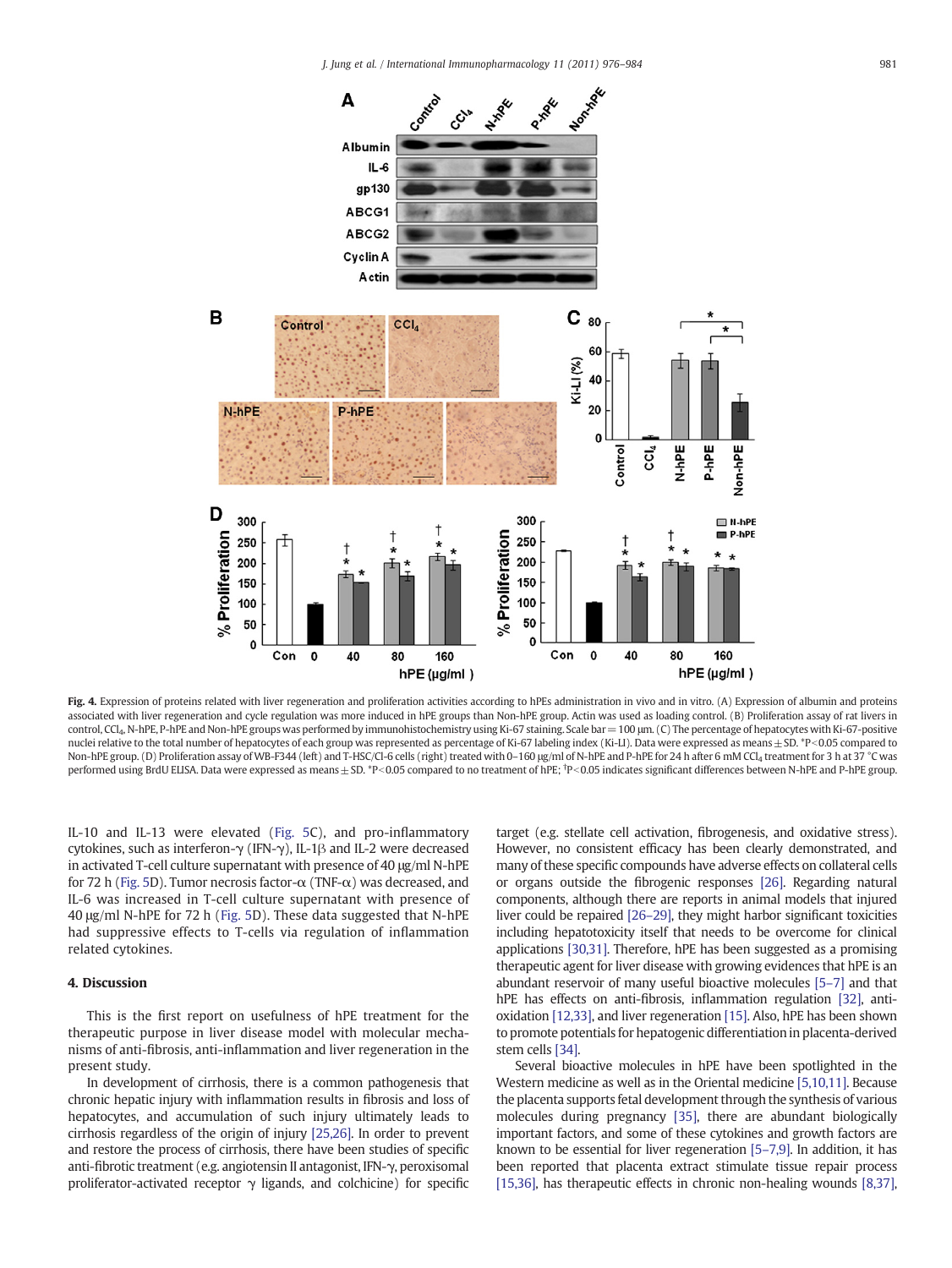<span id="page-6-0"></span>

Fig. 5. Immunomodulatory effects of hPE. Mononuclear cells isolated from UCB were cultured in the absence or presence of 40 μg/ml N-hPE with or without 1 μg/ml anti-CD3 and anti-CD28, which are T-cell activating mAbs, for 48 h and 72 h. (A) T-cell clusters resulting from activation of clonal expansion were shown in bright field at 72 h cultivation. N-hPE suppressed clonal expansion of activated T-cells. Scale bar = 50 μm. (B) Proliferation activity of T-cells was determined by BrdU ELISA analysis at 48 h cultivation. Proliferation of activated T-cells was significantly decreased with N-hPE treatment. \*P<0.05 compared to no treatment of hPE. (C,D) Supernatant from activated T-cell culture with or without 40 μg/ml N-hPE for 72 h was analyzed with multiplex supernatant cytokine assay. N-hPE altered profiles of systemic inflammatory cytokines.

and has anti-inflammatory effects [\[32\].](#page-8-0) However, despite identification of biologically active molecules and trials for several diseases, precise underlying mechanisms still remain largely unknown and warrant further investigation [\[5,7,38,39\].](#page-7-0)

Molecular activities of placental extract may vary according to manufacturing processes. For instance, excessive digestion steps, organic phase extraction steps, and especially heating steps can affect the efficacy of functional molecules derived from the placenta. Although there are already several methods known for placenta extraction, loss of many valuable biologically active molecules is inevitable during the steps in which heating and pressure are applied. Moreover, during the purification procedure for a single active molecule, other useful factors as well as the purifying methods, such as UV analysis, diphenylamine technique and gel electrophoresis, have been indicated the problem of quality control and unsuitable industrial application [\[5\]](#page-7-0). Furthermore, previous studies on placenta extraction methods have been largely focused on the effective way of purification of target molecules [\[5,12\]](#page-7-0) with less interest in methods to preserve useful components or in comparison of efficacy between those methods. Therefore, we investigated on the method of placenta extraction that could preserve biologically active components showing beneficial effects in animal model and demonstrate thereby that hPE has therapeutic effects on  $CCI<sub>4</sub>$ -injured rat model and in vitro model as well as that hPE has function on regulation of activated T-cell proliferation and inflammatory cytokines. Multiplex supernatant cytokine assay showed that a number of cytokines and growth factors were contained in hPE and that markedly different concentrations of several cytokines and growth factors were observed in N-hPE and P-hPE. The levels of some hematopoietic cell proliferation stimulators, inflammation regulatory cytokines, and growth factors including GM-CSF, fractakine, IFN $\alpha$ 2a, RANTES, and PDGF were higher in N-hPE than in P-hPE [\[34\]](#page-8-0). These results suggest that active biological factors are contained more in N-hPE because the process of denaturation through pasteurization is absent.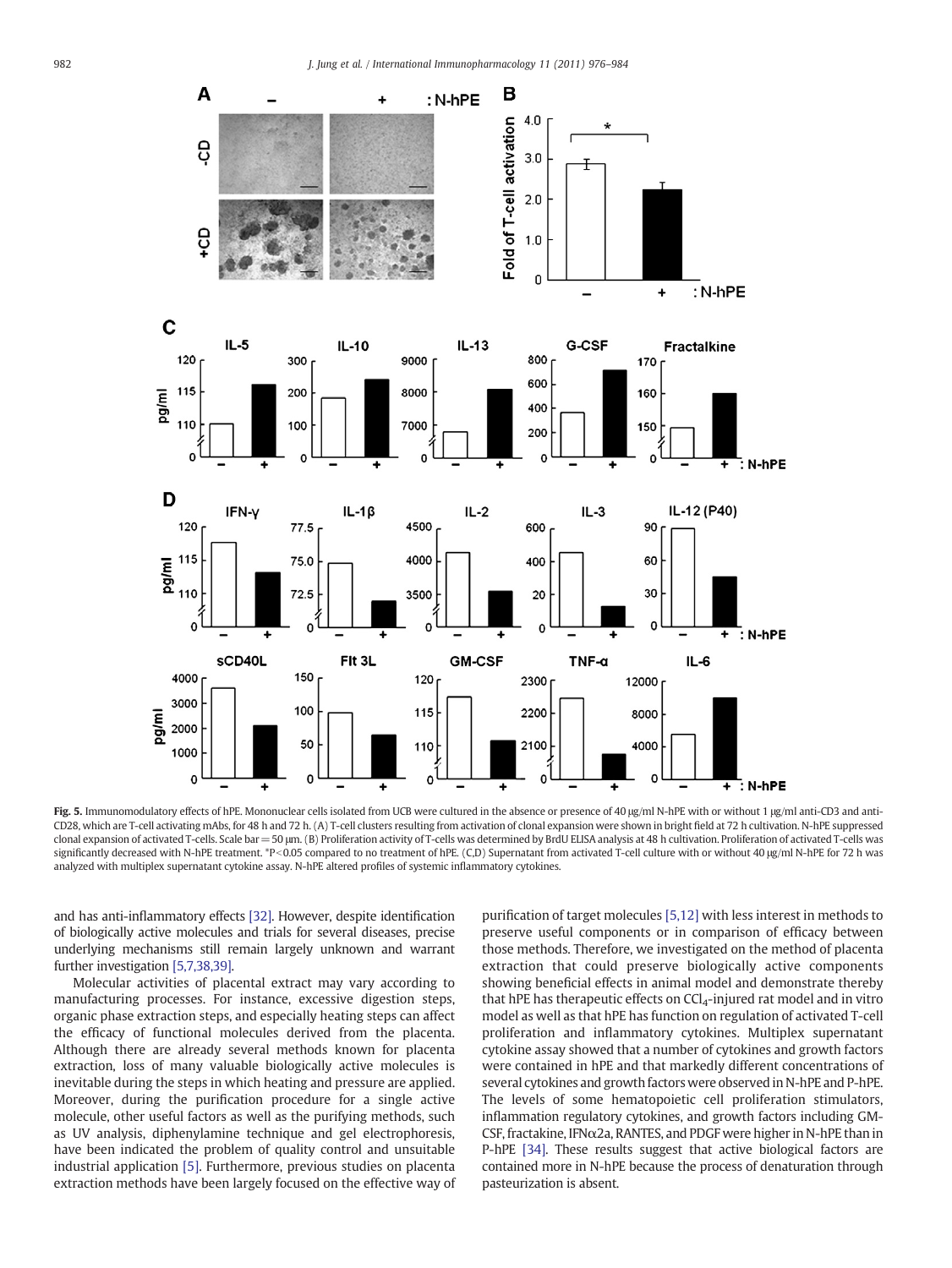<span id="page-7-0"></span>Next, to investigate whether N-hPE and P-hPE could improve liver injury and whether they had different efficacy, blood chemistry analysis and ICG uptake/excretion assay were performed. Serum levels of GOT/AST and GPT/ALT were reduced significantly in hPE administrated groups compared to Non-hPE administrated group, which are in agreement with previous reports [\[15\]](#page-8-0). Although serum levels of albumin and total bilirubin were not significantly different (data not shown), the protein level of albumin was enhanced in liver of hPE group with more pronouncement in N-hPE group, whereas it was scarcely detected in Non-hPE group. These findings may reflect that 3 weeks is enough to detect albumin production in liver tissue, while not sufficient to detect in serum in this system. For liver function test, we used ICG uptake/exclusion assay, which is the only agent approved by the United States Food and Drug Administration for clinical application in liver function assessment and which is being used both experimentally in animal model and clinically in general [\[17,40\].](#page-8-0) The results of ICG uptake/excretion were significantly induced in hPE group compared to Non-hPE group in  $CCl<sub>4</sub>$ -injured rats showing the liver function improved by hPE administration.

On the other hand, fibrosis-causing gene and proteins were reduced in hPE groups and treatment of hPE reduced the level of TNF- $\alpha$ , which has a direct stimulatory effect on collagen synthesis [\[25\]](#page-8-0), in T-cell culture supernatant. These results suggest that hPE reduced expression of fibrosis-related factors as well as collagen synthesis stimulator produced by active T-cells, and consequently led to reduction of abnormal ECM structure in  $CCl<sub>4</sub>$ -injured rat liver as shown in immunohistological data with anti-fibrotic effect. Generally, it is a well known correlation between a balance for the expressions of MMPs or extracellular matrixes and accumulation of collagen in damaged tissues. Recently, Li and their colleagues reported that low anticoagulant activity heparin (LAAH) can decrease rat hepatic fibrosis induced by either  $CCl<sub>4</sub>$  or porcine serum injection via extracellular signal-regulated kinase signal transduction pathway and activator protein-1 activity in activated hepatic stellate cells when LAAH are administered for a long time into rat model [\[41\].](#page-8-0) However, the precise mechanism is still unknown. Many kinds of cytokines might be involved in these repair systems. Due to the fact that hPE is rich in several cytokines and bioactive molecules [\[16\],](#page-8-0) hPE could trigger mechanisms for repair via various signal pathways. Therefore, we should be able to study these mechanisms including anti-fibrosis to evaluate the detailed effects of hPE in the future.

In addition, we investigated whether N-hPE and P-hPE administration could promote liver regeneration in vivo and hepatic cell proliferation in vitro and whether they had different efficacy. The expression of proteins, which are essential for liver regeneration such as IL-6 and gp130, was dramatically induced in both hPE groups, in particular, expression of albumin, ABCG2, and cyclin A was more increased in the N-hPE group than in the P-hPE group. These data are in agreement with previous reports indicating that the expression of IL-6 and gp-130 enhances liver regeneration [\[23,24,42,43\]](#page-8-0). Furthermore the proliferation activity, which was indicated with the percentage of Ki-67 positive hepatocytes, was significantly enhanced in hPE groups, showing similar percentages with control rat livers. We also confirmed that hPE treatment in vitro promoted proliferation of hepatic cells after CCl4-injury at dose dependent manner and that N-hPE treatment enhanced proliferation activity more than P-hPE treatment on both rat hepatic epithelial stem-like cells and rat hepatic stellate cells. Although, hepatic stellate cells are known to contribute to fibrosis in injured liver [\[44\],](#page-8-0) multiple functions of stellate cells in liver regeneration have been reported that they act as undifferentiated cells with stem cell characteristics, which might play an important role in liver regeneration [\[45,46\].](#page-8-0) Therefore, enhanced proliferation of hepatic stellate cells by hPE treatment in our data might have association with activation of liver regeneration, and this hypothesis needs to be further verified.

With regard to cytokines, hPE treatment induced the level of IL-6, which is known to have dual functions for liver regeneration and proinflammation, in T-cell culture supernatant in our study. These results may explain that hPE can trigger regeneration of damaged liver via acceleration of hepatic cell proliferation and induction of factors related to liver regeneration such as IL-6 by active T-cells. In addition, N-hPE and P-hPE showed differences in the degree of effects, which suggests N-hPE might be more effective to induce activities of molecules related with regeneration in  $CCI<sub>4</sub>$ -injured rat liver model because the preparation method of hPE using pasteurization or not resulted in the difference of components in hPE.

Inflammatory responses are related with the progression of liver fibrosis [\[25\],](#page-8-0) and it is necessary to take anti-inflammatory measures in subjects with liver fibrosis. The placenta as a fetomaternal organ has abundant immune-regulating cytokines with effects on immune modulation [\[34,47,48\]](#page-8-0). Thus, we investigated whether hPE treatment could suppress activated T-cell proliferation and/or regulate inflammation related cytokines. In our study, hPE treatment suppressed T-cell activation and altered systemic inflammatory cytokine profiles in vitro culture system. These data are in accord with previous reports that liver regeneration [\[49\]](#page-8-0) and expression of IL-10, which is an important cytokine for reduction of liver fibrosis [\[50\],](#page-8-0) were enhanced and that expression of IFN- $\gamma$  and TNF- $\alpha$ , which is crucial for promotion of liver regeneration was suppressed [\[51,52\]](#page-8-0). It suggests that hPE has a potential for the prevention of liver fibrosis progressed by inflammation and for promotion of liver regeneration.

In conclusion, hPE may be useful for the treatment of liver injury through restoration of liver function, reduction of fibrosis and inflammation, and induction of liver regenerative effects. Our study not only provides further understanding of the potential of hPE in liver diseases, but also contributes to the foundation for a potential new treatment for liver diseases.

Supplementary materials related to this article can be found online at [doi:10.1016/j.intimp.2011.02.012](http://doi:10.1016/j.intimp.2011.02.012).

#### Acknowledgments

We thank Kyung-Seon Shin and Ji-Ye Song for technical supports of animal experiments. This work was supported by the Korea Healthcare Technology R&D Project, Ministry for Health Welfare & Family Affairs, Republic of Korea (A084633).

#### References

- [1] Friedman SL. Liver fibrosis from bench to bedside. J Hepatol 2003;38(Suppl 1): S38–53.
- [2] Torok NJ. Recent advances in the pathogenesis and diagnosis of liver fibrosis. J Gastroenterol 2008;43:315–21.
- [3] Iredale JP. Cirrhosis: new research provides a basis for rational and targeted treatments. BMJ 2003;327:143–7.
- [4] Lee DS, Gil WH, Lee HH, Lee KW, Lee SK, Kim SJ, et al. Factors affecting graft survival after living donor liver transplantation. Transplant Proc 2004;36:2255–6.
- [5] Tonello G, Daglio M, Zaccarelli N, Sottofattori E, Mazzei M, Balbi A. Characterization and quantitation of the active polynucleotide fraction (PDRN) from human placenta, a tissue repair stimulating agent. J Pharm Biomed Anal 1996;14:1555–60.
- [6] Pal P, Mallick S, Mandal SK, Das M, Dutta AK, Datta PK, et al. A human placental extract: in vivo and in vitro assessments of its melanocyte growth and pigmentinducing activities. Int J Dermatol 2002;41:760-7.
- [7] Wolf HK, Zarnegar R, Oliver L, Michalopoulos GK. Hepatocyte growth factor in human placenta and trophoblastic disease. Am J Pathol 1991;138:1035–43.
- Shukla VK, Rasheed MA, Kumar M, Gupta SK, Pandey SS. A trial to determine the role of placental extract in the treatment of chronic non-healing wounds. J Wound Care 2004;13:177–9.
- [9] Saito S, Sakakura S, Enomoto M, Ichijo M, Matsumoto K, Nakamura T. Hepatocyte growth factor promotes the growth of cytotrophoblasts by the paracrine mechanism. J Biochem 1995;117:671–6.
- [10] Kang SS, Woo SS, Im J, Yang JS, Yun CH, Ju HR, et al. Human placenta promotes IL-8 expression through activation of JNK/SAPK and transcription factors NF-kappaB and AP-1 in PMA-differentiated THP-1 cells. Int Immunopharmacol 2007;7:1488–95.
- [11] Yeom MJ, Lee HC, Kim GH, Shim I, Lee HJ, Hahm DH. Therapeutic effects of Hominis placenta injection into an acupuncture point on the inflammatory responses in subchondral bone region of adjuvant-induced polyarthritic rat. Biol Pharm Bull 2003;26:1472–7.